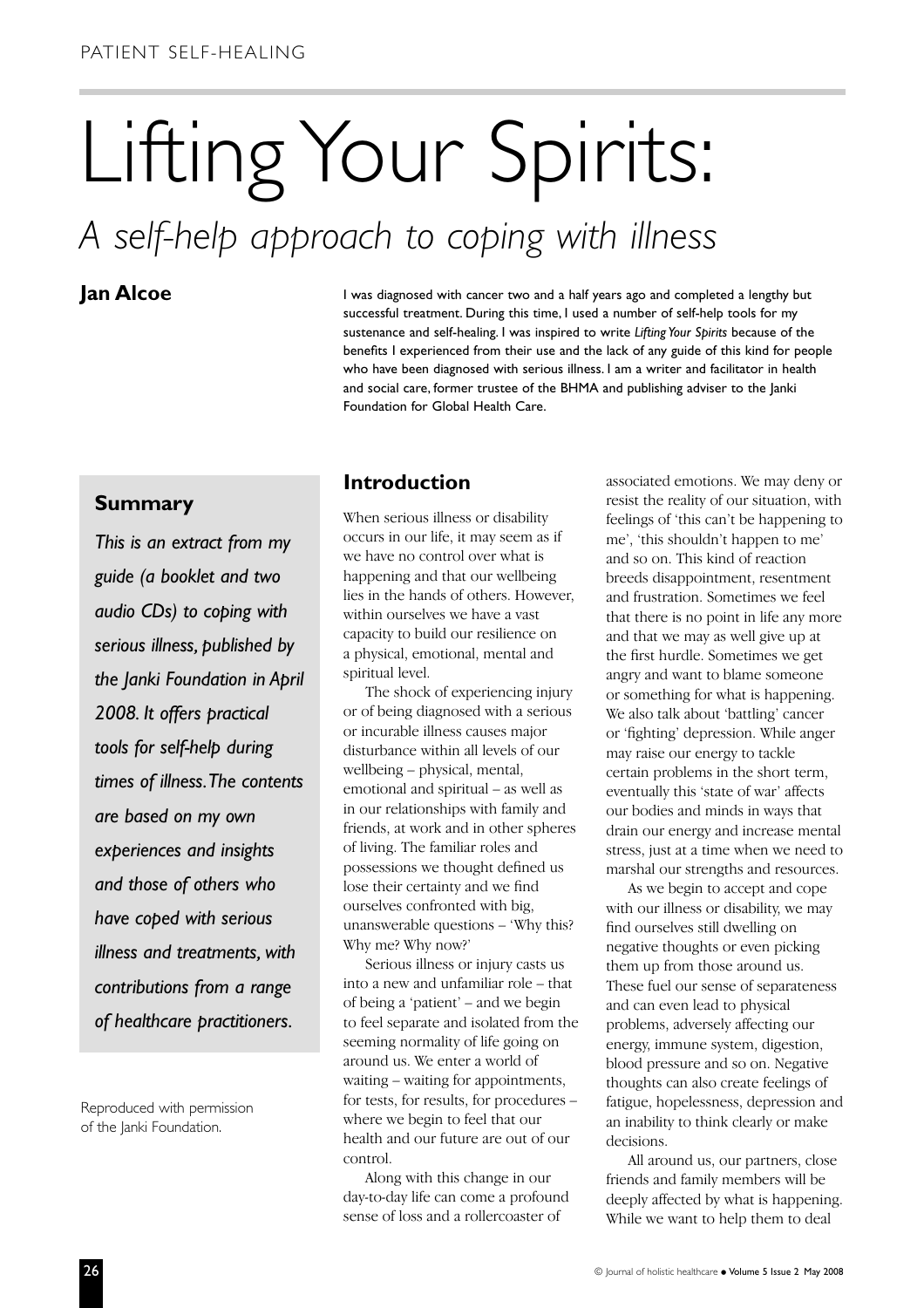with their own reactions and feelings, we may not have the personal resources to do so.

So how can we keep unnecessary suffering at bay? How can we keep our spirits lifted, and even appreciate the journey illness takes us on?

#### **Illness and opportunity**

*'Understanding that life is all about learning, I can accept and come to enjoy whatever I do.'*

Many people who have experienced serious illness or disability comment on how it has offered some unforeseen and positive benefits in their lives. These commonly include opportunities for them to:

- slow down and enjoy a gentler pace of life
- reflect on their life situation and make positive changes to their priorities
- observe and take enjoyment from their natural surroundings
- develop more meaningful relationships with partners, friends, family and colleagues
- take up or return to creative pursuits and hobbies
- learn new skills
- deepen their spiritual awareness and practice
- prepare for the future and put their affairs in order.

Surprisingly, illness presents us with unexpected moments of fun, happiness, peace and fulfilment, which arise from a growing ability to live in the moment. We discover personal strengths and qualities we didn't know we had. These can help us to cope in positive ways with the change and challenges we face, and to find a new sense of balance and wellbeing.

### **Seven helpful tools**

*Lifting Your Spirits* has been developed to help people discover this more positive and gentle way of coping with illness. It is designed for those who are:

- diagnosed with a serious physical illness
- coping with pain or disability
- undergoing difficult treatments
- receiving palliative care
- recovering from accident or physical trauma
- experiencing or recovering from mental health problems such as anxiety and depression.

The materials can also benefit hard-pressed carers and healthcare practitioners by introducing ways of nurturing themselves.

The guide introduces seven self-help tools:

Tool 1: Meditation Tool 2: Visualisation Tool 3: Appreciation Tool 4: Creativity Tool 5: Listening Tool 6: Play Tool 7: Reflection

Each tool is explored in the guide with suggestions for simple practices, positive thoughts, short reflections and a range of guided visualisations, poems, stories and song on audio CD. The particular benefits of regular practice during daily routines and healthcare treatments, even for as little as a minute or two, may include:

- a lessening of pain, anxiety and distress
- a growing sense of inner peace and stability
- an increase in positive and resourceful thinking and behaviour (which may then have positive effects on others around you)
- greater resilience in your body, mind and emotions
- learning more about who you are and recognising your inner resources
- being able to stand back from difficult situations (which can help you cope more effectively)
- increased fulfilment in relationships with others
- living positively in the present moment and accepting your situation.

Using the tools may also foster or deepen a spiritual connection (for example, to nature or to the Divine) which can support the individual through difficult stages of their illness, treatment or rehabilitation, as well as give a special meaning to their life.

#### *Meditation: discovering the*  **TOOL 1***power of peace*

*'When I find my inner peace I can handle anything.'*

Finding a time for silence gives us an opportunity to discover our inner peace. It enhances our general health and wellbeing, and instils a sense of stability during the turbulence of illness or trauma. The practice of quietening and focusing the mind is often called meditation and there are many meditation techniques. Many people say that they cannot meditate because they are unable to 'still' the mind. Instead of trying to stop thinking, we can just focus on peaceful thoughts. Even a minute spent in this way takes our minds off pain and worries and leaves us feeling refreshed. It helps us to surface some inner qualities such as love or patience, which can strengthen and nurture us on every level.

As you practise bringing peaceful thoughts and images into your mind, it is very common for unwanted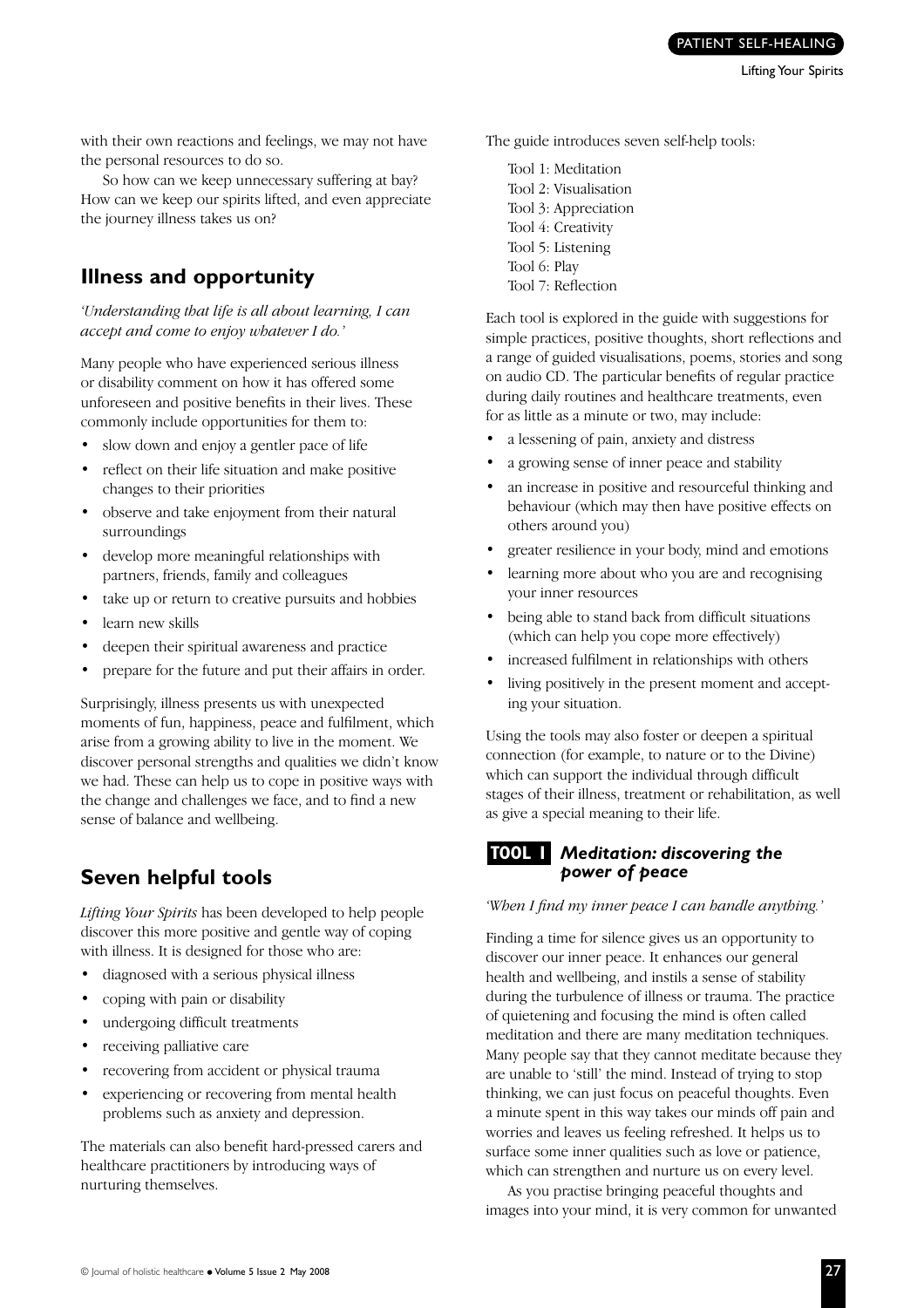Lifting Your Spirits

thoughts to pop up. Treat your mind as you would a small child who is distracted or misbehaving. Keep guiding it gently back to your desired focus, again and again. In time, you will find that you can experience brief moments of stillness and silence between your thoughts. This is the essence of meditation.

*'Following my diagnosis, I found it difficult to sit in silence. My mind teemed with anxious thoughts and was continually drawn to what was going on in my body, in particular to the pain experienced from a fast-growing tumour. However, there were fleeting moments in which I could just observe my pain, as if I were detached from my physical body. It was in these moments that I began to experience a brief sense of peace.'*



#### **Benefits of meditation during illness**

- It reduces anxiety, fear and stress.
- It reduces our experience of pain.
- It improves sleep.
- It increases positive thoughts and psychological strength.
- It helps us to develop self-knowledge and self-reliance.
- It promotes feelings of peacefulness and spiritual connection.

#### *Visualisation: picturing good health* **TOOL 2**

#### *'I like to picture myself full of happiness, good health and energy.'*

When we are facing the challenge of illness, treatment or recovery, what we 'see' in our minds can help or hinder us on our journey. Sometimes we conjure up negative scenes that impair our self-confidence and capacity to cope, just at a time when we need to feel strong and good about ourselves. These pictures may be prompted

by our own fears and feelings, or by unhelpful things that other people say or do. On the other hand, we can picture positive outcomes, such as our body getting stronger, our mind calming or our spirit growing more peaceful. The tool that can help us to do this is known as visualisation.

Visualisation is not just about seeing pictures in our heads. It is about using all our senses to create a positive vision of how we would like things to be. Depending on which senses are easiest for us to tap into, we can see, touch, hear and smell scenes that are helpful to our sense of wellbeing. Along with these, we can use positive words to create uplifting thoughts and feelings. Imagining ourselves coping, and feeling safe and well, can help us to overcome difficulties and counter our own and others' negative thoughts, words and actions.

*'Facing major surgery initiated many negative feelings. How could I overcome the intense fear that seemed to be controlling my thoughts and dragging me into a very dark place? I decided to try using visualisation. I knew that for visualisation to work well I needed to use all five senses – seeing, hearing, touching, tasting, smelling – and practise as many times as possible throughout the days prior to the event. I pictured a large TV screen and watched an imaginary film of myself going through the entire process – leaving home, so relaxed, arriving at the hospital, cheerful and at ease, going through all the medical procedures, calm and strong, going down to theatre, peaceful and confident, seeing my surgeon as the best in the world, so I would have a very good outcome and a quick recovery. My surgeon was amazed at how relaxed my body was during the operation and had never experienced a patient recover from this type of surgery so quickly.'*

#### **Benefits of visualisation during illness**

- It improves our ability to relax.
- It creates positive thoughts, images and feelings.
- It boosts our resilience and natural immunity.
- It increases our capacity to cope.
- It helps us to feel safe and in control.

#### *Appreciation: giving thanks* **TOOL 3**

#### *'I feel grateful for just being here today.'*

While feelings like anger, jealousy and simmering resentment can feed illness, feeling positive aids recovery and boosts the immune system. One of the most effective ways of lifting ourselves out of negative thinking is to actively appreciate the good in ourselves and our lives.

It might seem odd to focus on being appreciative in situations that involve difficult treatments and uncertain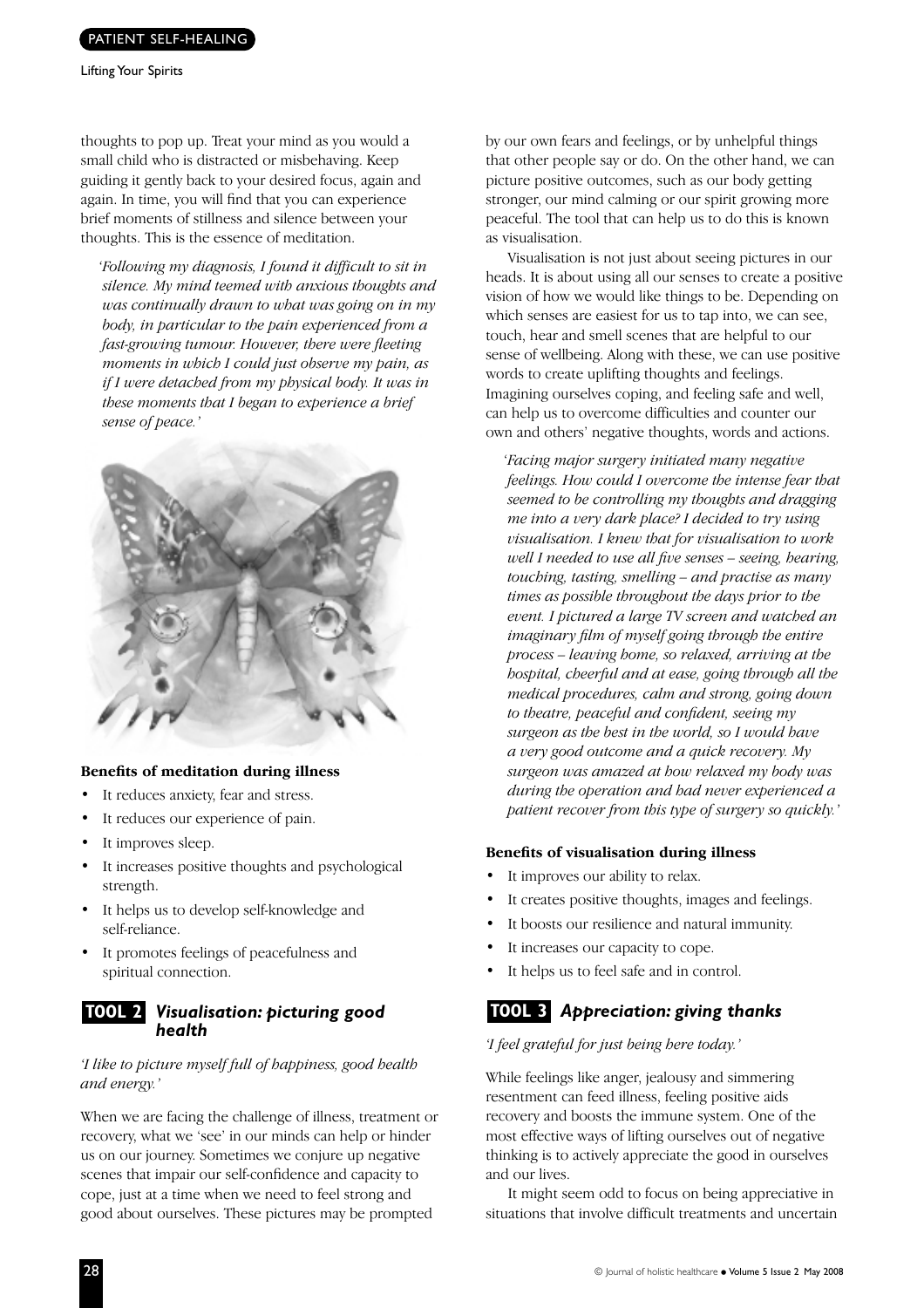outcomes. However, showing appreciation on a regular basis can make you feel better in both body and mind. The tool of appreciation honours those things in life that give us health, vitality and success.

Appreciation is really about noticing and affirming the good about ourselves, about others and about the world around us. Beginning with ourselves, we can think about all the unique qualities we have and all the things we are able to do, however small. We can also remember all the positive things we have in our lives and all those fulfilling experiences we have had.

Next, we can extend this practice to others, by noticing their 'goodness', rather than finding fault and opportunities for criticism. When we show appreciation to others, it is helpful to be very specific. For example, we can say what it was about what they did that we found helpful. It is also important to show sincerity in the way that we voice our appreciation, for example, in tone of voice and gesture. When hard-pressed carers, whether healthcare professionals, volunteers or family, receive unexpected thanks and positive feedback in this way, they will feel 'topped up' and better able to continue with their efforts to care for and support you.

We can also give thanks for our surroundings. We can relish the comfort of a warm bed or a relaxing bath. We can appreciate the beauty of nature through a window or when we are outdoors.

Showing appreciation can be a stepping stone to the expression of deep gratitude. Even the most challenging days bring gifts to be grateful for, and feeling and showing gratitude becomes like a plate of tasty food, nourishing us from within. It can also become the basis for spiritual practice, when we give thanks to the Divine or to a greater power for guiding and sustaining us.

*'After a particularly difficult examination, I gave some specific thanks to the nurse by saying "Thank you for holding my hand in such a caring way during the examination. It really helped me to stay calm." Remembering to show appreciation gives me some control over what is happening to me. It encourages me to think positively in the most difficult situations. I then tend to act positively and my actions affect others around me in positive ways. It's like a virtuous circle.'*

#### **Benefits of appreciation during illness**

- It enhances our health and our immune system.
- It boosts positive thinking, motivation and self-esteem.
- It provides positive feedback and reinforcement for others.
- It creates an atmosphere of mutual respect and good feelings.
- It provides a basis for spiritual connection.



#### *'When I am being creative I feel alive and full of energy.'*

Illness can be a time when we are moved to express ourselves through writing, painting or other creative pursuits. We can also discover a capacity to generate creative solutions to problems.



Giving 'voice' to our unique creativity is essentially healing on all levels and has been recognised as such by the introduction of a range of art therapies in healthcare. When we express ourselves creatively, we engage the intuitive, right side of the brain, rather than the left side, which is dominated by logic and reason. Any creative pursuits can help us to by-pass our busy, thinking mind and reach a still place from which we can generate new ideas, explore our feelings and connect with ourselves at a deeper level. They can also revitalise our energies and provide a sense of fulfilment.

Many of us say that we are not creative, perhaps remembering the childlike drawings or paintings we produced long ago. Instead, let's think about creativity as a process, one that allows us to explore and learn about ourselves. We can go about our simple, everyday activities in a creative way. Arranging flowers in a vase, food on a plate, hair on a head or words on a page are all examples of ways in which we can express our unique creativity.

We can also spend time in creative pursuits like painting, writing, music, gardening or sewing. In fact, illness can present us with unexpected time and opportunity to take up or return to a creative hobby, perhaps something we always wanted to do. The important thing is to enjoy and immerse ourselves in the doing, rather than be concerned about what we produce at the end.

Learning to relax deeply can be a first step to being creative, as we set aside current concerns and calm the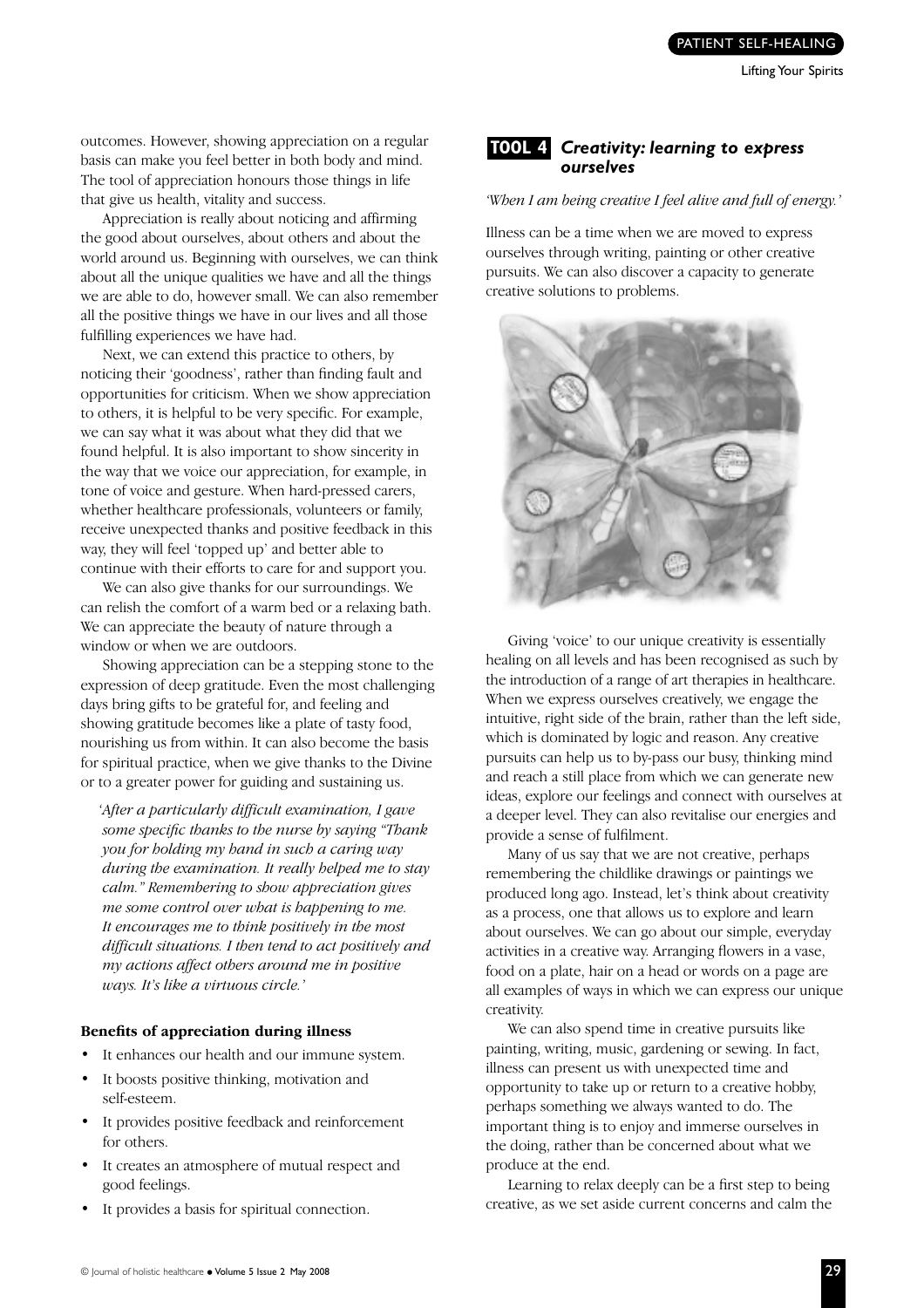#### PATIENT SELF-HEALING

busy mind. Once we are fully engaged in the creative process, we feel free from the constraints of our bodies, our minds and our situation.

*'I collected together all the beautiful cards that people had sent during my illness. I cut out some of the most inspiring images and words and sat down to make a collage. I got quite carried away with glue and glitter and felt like a child again. While I worked I pictured my own 'wellness' and a very beautiful and surprising picture emerged. I put it on the wall and still look at it every day when I'm feeling tired or down.'*

#### **Benefits of creativity during illness**

- It helps us to generate new ideas and solutions to problems.
- It enables us to access a quality of peacefulness, free from worry and pain.
- It provides a route to exploring our feelings and learning more about ourselves.
- It allows us to express ourselves in our own, unique ways.

#### *Listening: deepening our*  **TOOL 5** *connection with others*

*'When I listen with my whole self, it feels healing for both me and for the other person.'*

Really listening to others and encouraging them to listen to us is an important step in promoting the wellbeing of both ourselves and our carers. A common complaint among patients is that we are not listened to by healthcare professionals. We feel anxious when we come in for a consultation or procedure, and find it difficult to explain our experiences and concerns. We 'hear' what the practitioner is saying, yet remember little of it afterwards. Consultations are time-limited, and healthcare professionals themselves can feel stressed and unsupported. Similar pressures exist for our carers at home. Our family will be worrying about us and we feel anxious for them. No wonder that patients, practitioners and carers are not always in the 'right space' to listen to and connect with each other.

A few minutes of deep and active listening improves communication and the sense of being connected to each other. It helps to create a feeling of mutual satisfaction at home, at the end of a treatment or during a consultation.

Effective listening means concentrating on what the other person is saying, without the interruption of our own thoughts and feelings. The first step is for us to relax into a state of calmness, so that our minds can be clear and receptive. If we are fully present for the other person in this way, then they will be fully present for us and we can both reap the benefits. By listening deeply, we 'model' the qualities we would like to receive from the other person and an atmosphere of tolerance and open-heartedness is created.

If we are talking with a healthcare practitioner about our illness or treatment, we may rightly feel some anxiety. However, if we can trust that it is the other person's intention to help or support us, this will help us to relax and we can then listen with our complete attention.

*'I experiment with deep listening when I am with my consultant. It seems to remove some of the barriers between patient and doctor. It is as if I am setting an example of how I wish to be treated and this is then responded to. I am able to tell my story in my own way and to have this listened to and understood. This feels good for me and, I think, for him too.'*

#### **Benefits of deep listening during illness**

- It helps to neutralise feelings of anxiety and anger.
- It benefits the listener as well as the receiver.
- It creates an atmosphere of tolerance and mutual caring.

#### *Play: enjoying the benefits of*  **TOOL 6** *fun and laughter*

#### *'I deserve to have fun and to enjoy life.'*

Illness is a serious business, and people around us may feel that it is only appropriate to be solemn. Yet being playful and light-hearted lifts our own mood as well as those of our family, friends and carers.

When we watch children play, they seem to be totally caught up in the moment, unaware of how they look to the outside world. In contrast, we usually picture adults playing organised sports or perhaps musical instruments, where there are many rules and norms of behaviour. As adults, we rarely consider playing for playing's sake. In fact, we may feel that it is childish or indulgent to just 'play'. We feel embarrassed at the very thought of making fools of ourselves in front of other people. Yet it is play that allows us to drop the roles and masks we wear and bring more of who we truly are to the fore. It encourages us to be accepting and tolerant of ourselves, our situations and other people.

We can learn to be 'play-full' in the way in which we engage with life, even during times of illness. We all have a playful side and when we find it we experience a wonderful feeling of liberation and lightness. If we let our inner joyful nature shine through, we will reap many healing benefits.

With play, the activity and any goals are unimportant, as long as we are doing something we enjoy. The